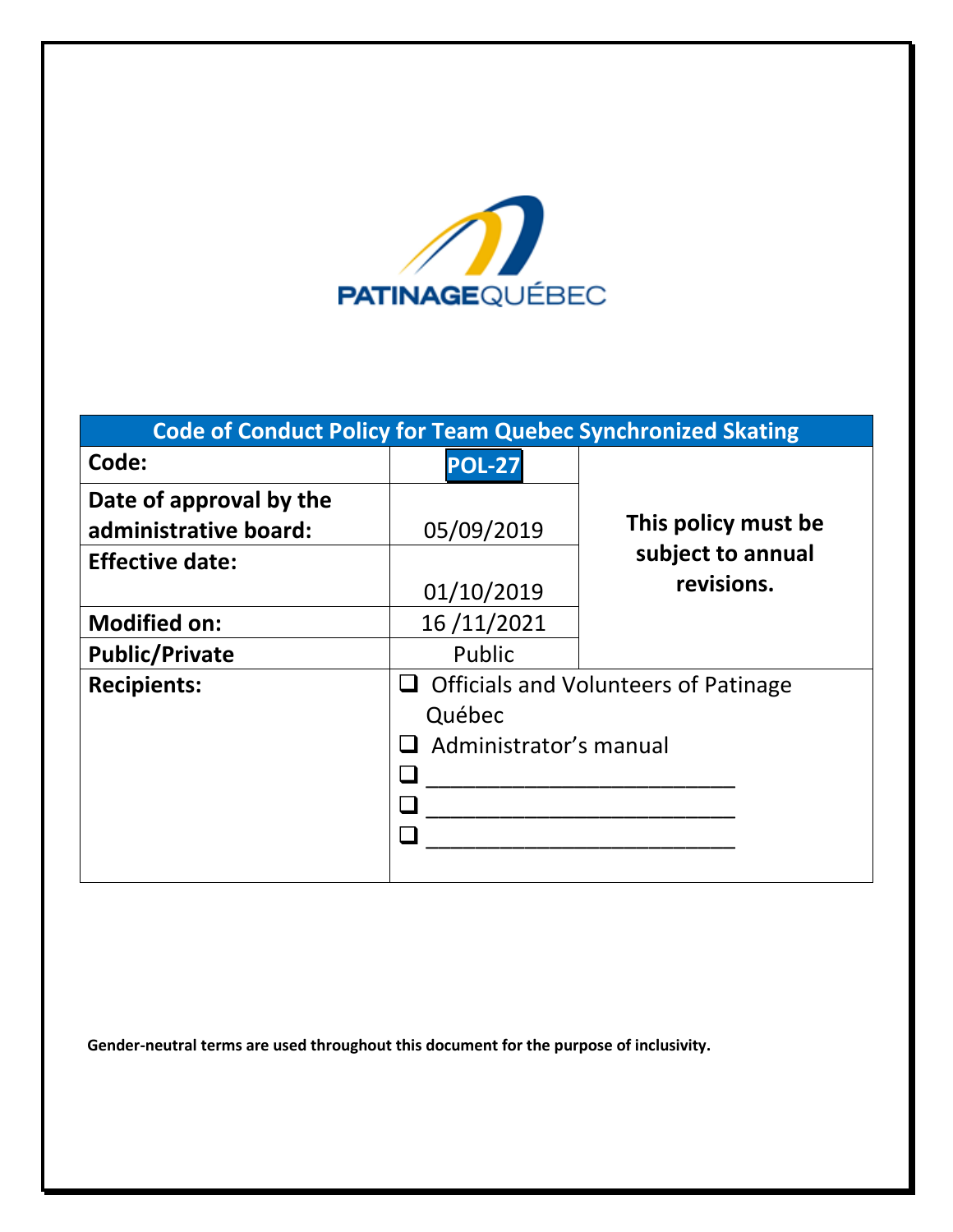# Table des matières

| 1.  |                                                                          |  |
|-----|--------------------------------------------------------------------------|--|
| 2.  |                                                                          |  |
| 3.  |                                                                          |  |
| 4.  |                                                                          |  |
| 5.  | GENERAL RULES FOR ATHLETES, MANAGERS, CHAPERONES, COACHES, AND PARENTS 3 |  |
|     |                                                                          |  |
|     |                                                                          |  |
|     |                                                                          |  |
|     |                                                                          |  |
|     |                                                                          |  |
|     |                                                                          |  |
|     |                                                                          |  |
|     |                                                                          |  |
|     |                                                                          |  |
|     |                                                                          |  |
| 6.  |                                                                          |  |
|     |                                                                          |  |
|     |                                                                          |  |
|     |                                                                          |  |
|     |                                                                          |  |
|     |                                                                          |  |
|     |                                                                          |  |
|     |                                                                          |  |
|     |                                                                          |  |
| 7.  |                                                                          |  |
|     |                                                                          |  |
|     |                                                                          |  |
| 8.  |                                                                          |  |
|     |                                                                          |  |
| 9.  |                                                                          |  |
|     |                                                                          |  |
|     |                                                                          |  |
|     |                                                                          |  |
|     | 10.                                                                      |  |
| 11. |                                                                          |  |
| 12. |                                                                          |  |
|     |                                                                          |  |
|     |                                                                          |  |
|     |                                                                          |  |
|     |                                                                          |  |
|     |                                                                          |  |
|     |                                                                          |  |
|     |                                                                          |  |
|     |                                                                          |  |
|     |                                                                          |  |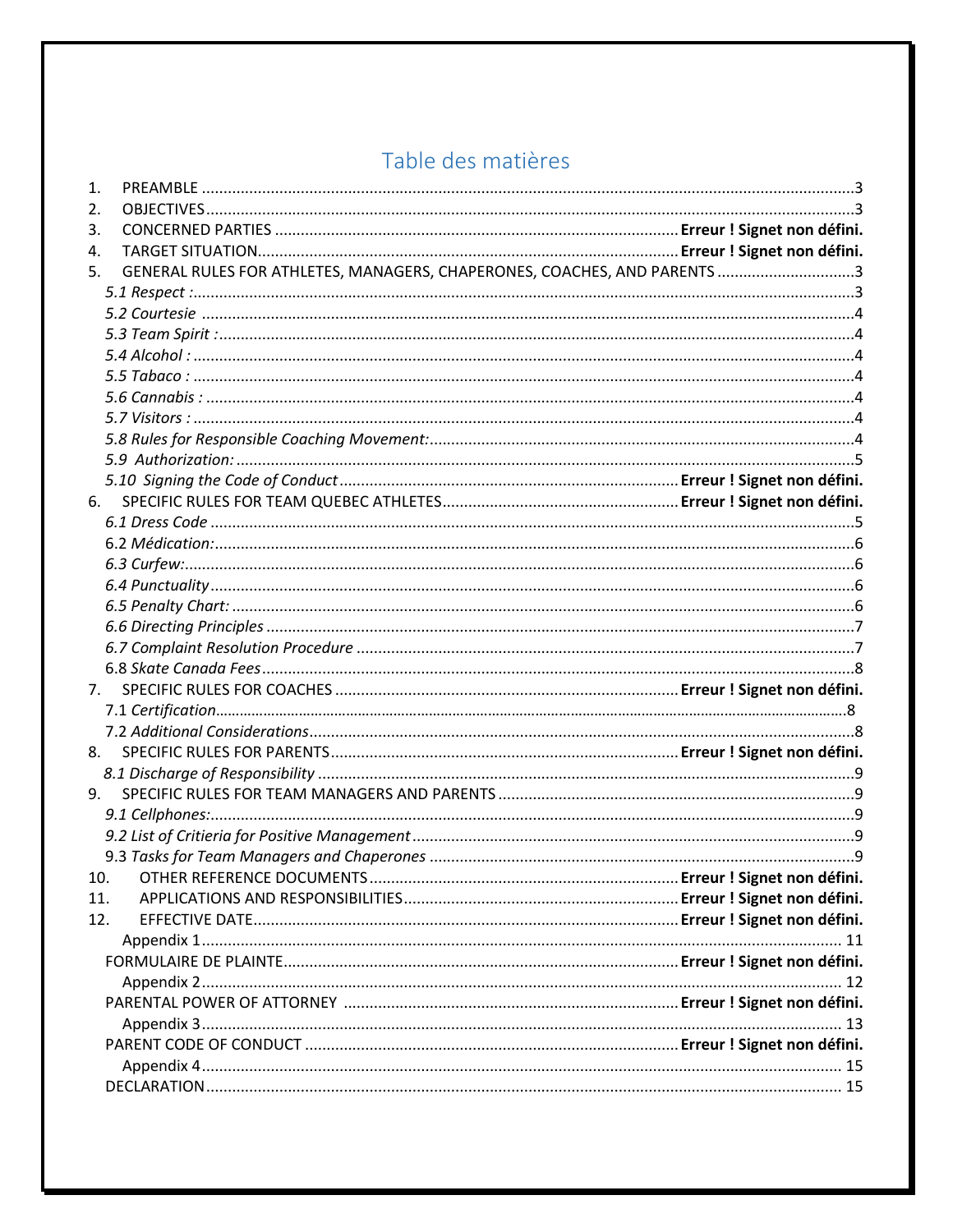### <span id="page-2-0"></span>**1. PREAMBLE**

The Synchronized Skating Team Quebec is a grouping of skaters evolving in the Intermediate, Open, Novice, Junior, and Senior categories who qualify themselves in the Regional Synchronized Skating Quebec Sectional Championships to represent the province on the national level. Synchronized Skating Team Quebec is managed by the Team Quebec and events administrator and the Team Quebec and events coordinator, under the supervision of the director of operations and the general director.

### <span id="page-2-1"></span>**2. OBJECTIVES**

The objective of this policy is to provide athletes of the Synchronized Skating Team Quebec with the optimal environment to perform to the best of their abilities at the national competition. This policy also aims to enable athletes representing Quebec to be proud of their identity and to represent their province without worry for their well-being.

### **3. CONCERNED PARTIES**

This policy is addressed to all of the athletes of the Synchronized Team Quebec, the team managers, the chaperones, the parents, and the coaches of athletes who will be part of the team.

### **4. TARGET SITUATION**

Rules and a Code of Conduct must be in place to perpetuate a harmonious atmosphere among the team and to provide the national stage with a positive representation of our province. The rules and code provide the means to ensure all athletes of Synchronized Skating Team Quebec with the environment to perform to the best of their abilities and showcase their development as athletes. The rules and code provide parents and coach with information to be role models for their athletes as well as information for team managers and chaperones to give specific and correct answers to possible questions, and ensure everyone's wellbeing.

### <span id="page-2-2"></span>**5. GENERAL RULES FOR ATHLETES, MANAGERS, CHAPERONES, COACHES, AND PARENTS**

The different member-levels outlined in this policy share a general set of rules and regulations, while others are targeted to specific member-levels. The following are the rules that apply to all members, regardless of their level within the Synchronized Skating Team Quebec.

### <span id="page-2-3"></span>*5.1 Respect:*

All must demonstrate exemplary behaviour at all times towards teammates, team managers, chaperones, skaters from other delegations, coaches, officials, volunteers, and any other person. All behaviour deemed inappropriate or that demonstrate a lack of civility or respect will be considered a breach of the *Code of Conduct of Team Quebec*.

Unacceptable behaviours include:

- Harassment of any kind;
- Physical violence;
- Verbal abuse and/or insults;
- Theft of equipment or purposeful (or reckless) damaging;
- Violation or breach of law or rule.

*''I respect my sport, my delegation on and off the ice!''*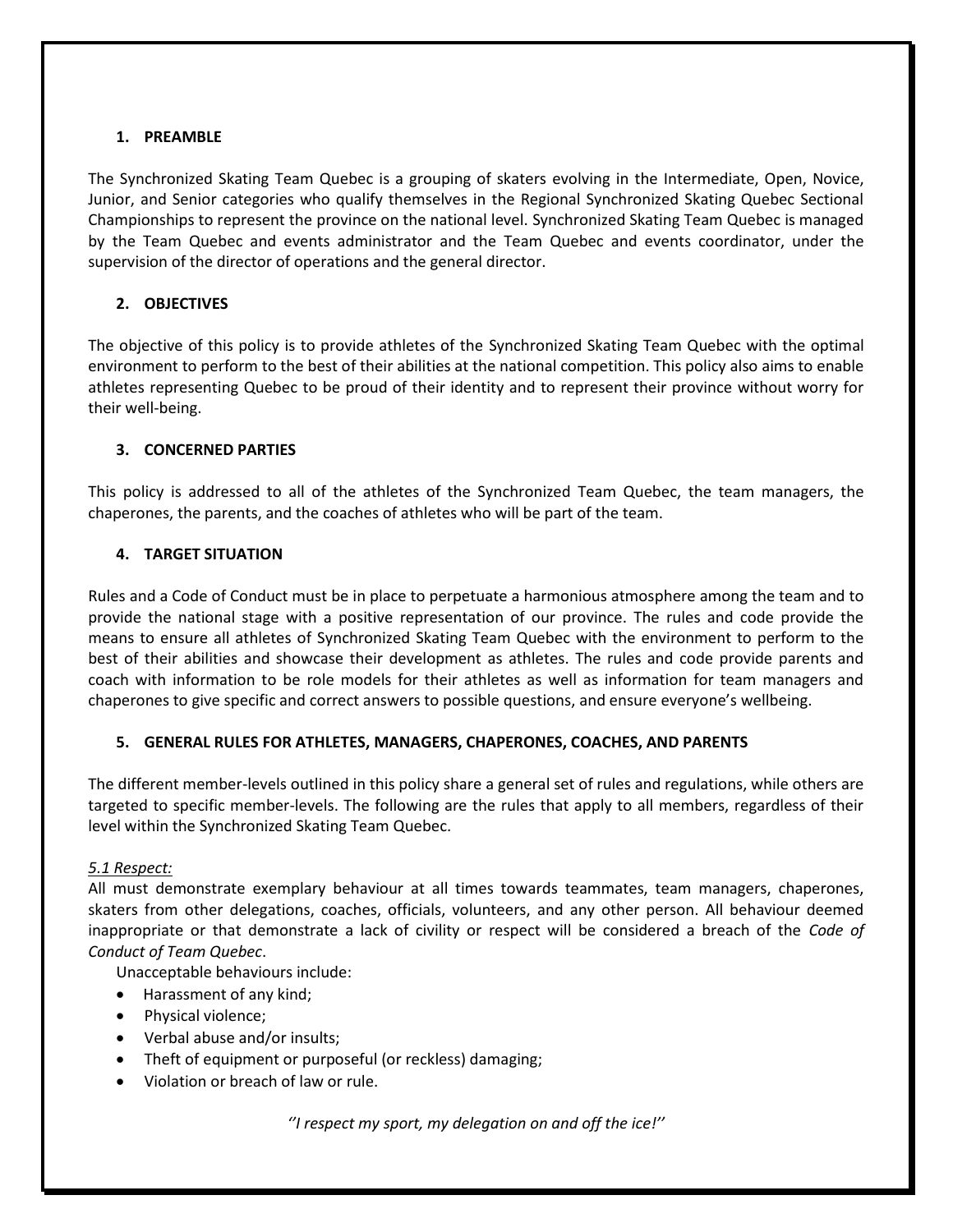

### <span id="page-3-0"></span>*5.2 Courtesy*

To create an environment that promote courteous interactions between members by demonstrating consideration, politeness, and by using appropriate language.

### <span id="page-3-1"></span>*5.3 Team Spirit:*

All must demonstrate, at all times, good team spirit and sportsmanship. Thus, it is strongly suggested that everyone encourage all athletes participating in the competition, whether they are part of Team Québec or another delegation. The decisions made by officials are to be respected, whether they are favourable to the team or not.

### <span id="page-3-2"></span>*5.4 Alcohol:*

The consumption of alcohol is forbidden for underage athletes. The consumption of alcohol in excess is not tolerated for adult athletes. It should be noted that the laws regarding the legal age for alcohol consumption vary in accordance to the laws of the province where the event is held.

Team managers, chaperones, parents, and coaches may consume alcohol in moderation but must remain aware of their responsibility to respond to emergencies at all times.

For team managers and chaperones, it is forbidden to consume alcohol in the following situations:

- In the presence of athletes;
- During your planned work schedule, even between two work periods;
- In the vicinity of the Team Quebec lounge or in at the competition venue.

### <span id="page-3-3"></span>*5.5 Tabaco:*

The use of tobacco, in any form, is strictly forbidden to athletes for the entire period of time they are part of Team Quebec. The use of tobacco, in any form, is strictly forbidden to all parents, coaches, team managers, and chaperones in the presence of athletes. Parents, coaches, team managers, and chaperones may only smoke in designated areas.

### <span id="page-3-4"></span>*5.6 Cannabis:*

The use of cannabis, in any form, is strictly forbidden to athletes for the entire period of time they are part of Team Quebec. The use of cannabis, in any form, is strictly forbidden during competitions (whether at the event venue, hotel, etc.). Parents, coaches, team managers, and chaperones are strictly forbidden from using cannabis, in any form, in the presence of athletes.

### <span id="page-3-5"></span>*5.7 Visitors:*

Visitors (parents, friends, and teammates) are allowed to visit an athlete's hotel room only if government authorities and rules established by the hotel due to the pandemic allow. However, to maintain order, Team Managers of the Synchronized Skating Team Quebec may choose to limit the number of visitor, visiting hour, and how often athletes can have visitors over in their room. When visitors are present in the hotel room, athletes must place the security lock between the door and doorframe to keep the door ajar.

### <span id="page-3-6"></span>*5.8 Rules for Responsible Coaching Movement:*

Every parent and team manager must respect the rule of 2 when in the presence of athletes in the same hotel room. No exceptions will be tolerated.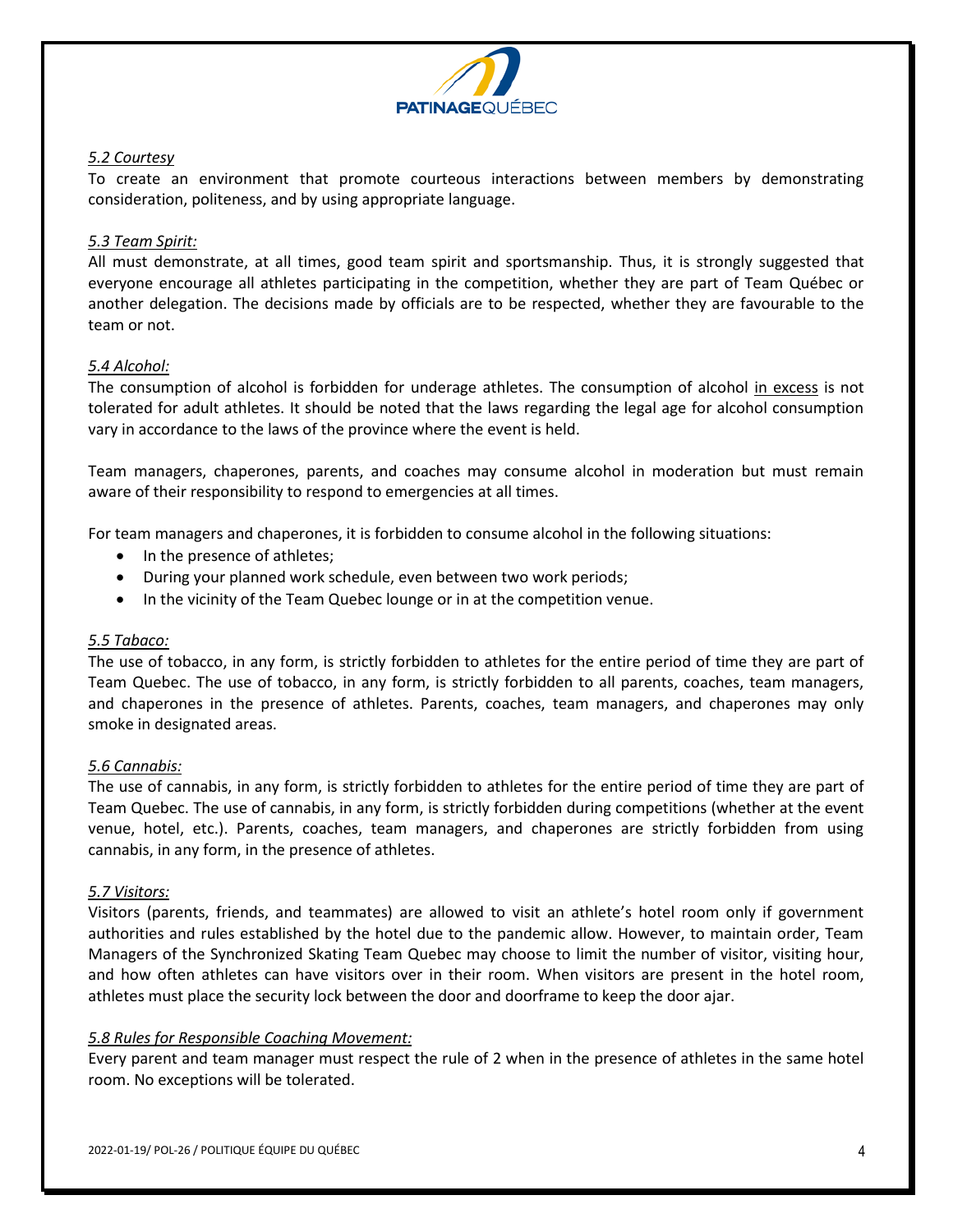

### <span id="page-4-0"></span>*5.9 Authorization:*

Athletes are permitted to participate in social events outside of the hotel, with the condition that they obtain authorization from their team manager or chaperone, and respect their curfew. When skaters are away from the hotel, they must provide a phone number where they can be reached at all times.

### *5.10 Signing the Code of Conduct*

During the photo session for Team Quebec, the team managers must submit all signed documents from the athletes and parents to the Team Quebec and Events coordinator. These documents will attest that athletes and parents have read and understood the policies regarding the code of conduct of for athletes and/or parents.

### **6. SPECIFIC RULES FOR TEAM QUEBEC ATHLETES**

The specific rules for Team Quebec athletes are based on the demanding nature of the competitions in which the skaters are to participate in, and abide by the following seven (7) values:

### **Values of Team Quebec**

- $\checkmark$  Respect of others;
- $\checkmark$  The wellbeing, safety, and protection of all;
- $\checkmark$  The fair and equitable treatment of all;
- $\checkmark$  Respect of laws and regulations;
- ✓ Team Spirit;
- $\checkmark$  Taking responsibility and self-discipline
- $\checkmark$  Optimal performance and reaching goals.

### *All skaters from Team Quebec must abide by the following rules, no exceptions. Failure to comply will lead to penalties.*

### <span id="page-4-1"></span>*6.1 Dress Code*

Athletes of Team Quebec have the obligation to proudly wear the colors of their delegation by wearing the winter coat at all times throughout the Synchronized Skating National Championships.

Due to the pandemic, only new skaters, who have not been members of team Quebec prior to this year, are required to purchase the new Team Quebec clothing items. Other skaters may keep their coat from the previous season for this year.

### *6.1.1Price of Team Clothing*

Skaters must purchase the winter coat at the time of their registration to Team Québec:

Winter Coat: 196.00\$ (Plus taxes and administration fees)

Skaters who have participated in international competitions cannot, under any circumstances, wear the Skate Canada uniforms. Failure to comply with this rule will incur a penalty, in accordance to the amount of warnings given for this breach. (See the code of conduct document).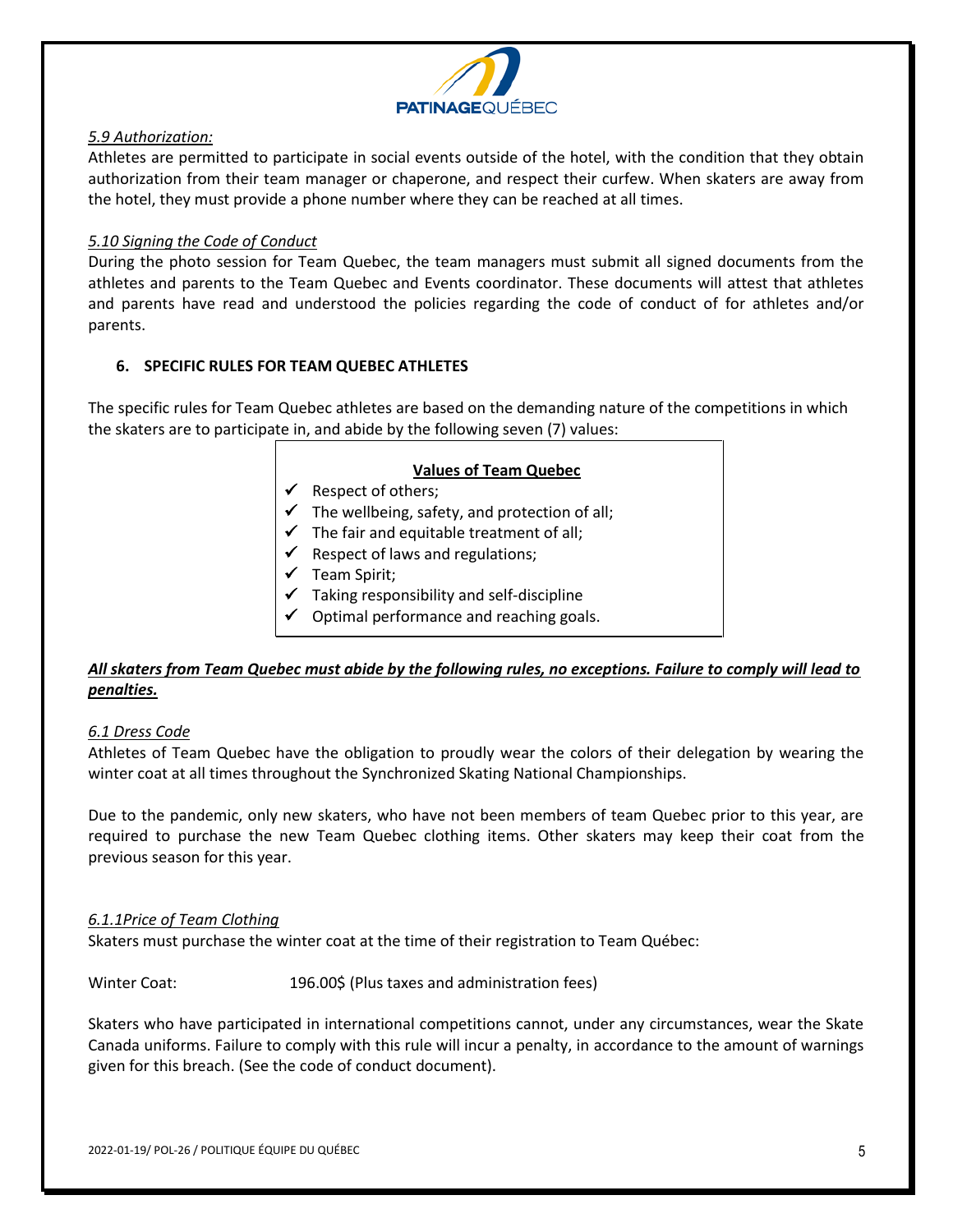

### <span id="page-5-0"></span>6.2 *Medication:*

The consumption or possession of illegal drugs is strictly prohibited. Only medication prescribed by a doctor and authorized by Skate Canada are permitted. Athletes with prescribed medication are advised to communicate with their chaperone and Team Leaders to make them aware of any and all medication that must be taken regularly. To consult the World Anti-Doping Agencyès list of prohibited substances, please visit the following website:<https://www.wada-ama.org/fr/content/liste-des-interdictions> .

The use of any drug to artificially enhance an athlete's performance is strictly prohibited. Any athlete suspected of testing positive to an anti-doping screening will automatically be expelled from Team Quebec, pending the results of the screening and analysis by experts in the field.

### <span id="page-5-1"></span>*6.3 Curfew:*

The curfew is determined by the age of the athlete and the competition schedule. The time of the curfew is interpreted as the time by which athletes must be in their respective hotel rooms. Curfew must be respected to ensure that athletes get adequate rest for themselves and other members of their team thus are able to perform to the best of their abilities. Curfew rules are in place for the entirety of the completion, even if an individual skater has finished their event. Here are the recommended curfews for the Synchronized Skating Teams:

| Before and during the Competition |          | After the Competition |          |  |
|-----------------------------------|----------|-----------------------|----------|--|
| 13 and under                      | 9PM      | 13 and under          | 11PM     |  |
| 14 - 15 years old<br>10PM         |          | 14 -15 years old      | Midnight |  |
| 16 -18 years old<br>11PM          |          | $16 - 18$ years old   | 1AM      |  |
| 19 and over                       | Midnight | 19 and over           | 2AM      |  |

### <span id="page-5-2"></span>*6.4 Punctuality*

It is important for athletes to be present and ready on time for events (practices, competitions, transport, etc.). If an athlete cannot make it to the appointed time, they must communicate with the person in charge as soon as possible.

### <span id="page-5-3"></span>*6.5 Penalty Chart:*

All violations of the *Team Quebec Code of Conduct* will be subject to one or more penalties, which will be determined by the members of the Team Quebec committee. The nature of the penalty will be determined by the amount and gravity of the violations. The penalties come in the form of:

- **a) Written Warning** as a note to their file for the next season
- **b)** A Fine of which the amount will be determined by the frequency and severity of the violation
- **c) Denied Access to Financial Aid Programs** The athlete could be denied in part of completely when applying to financial aid programs for the current year. This applies to both Quebec and Canadian financial aid programs.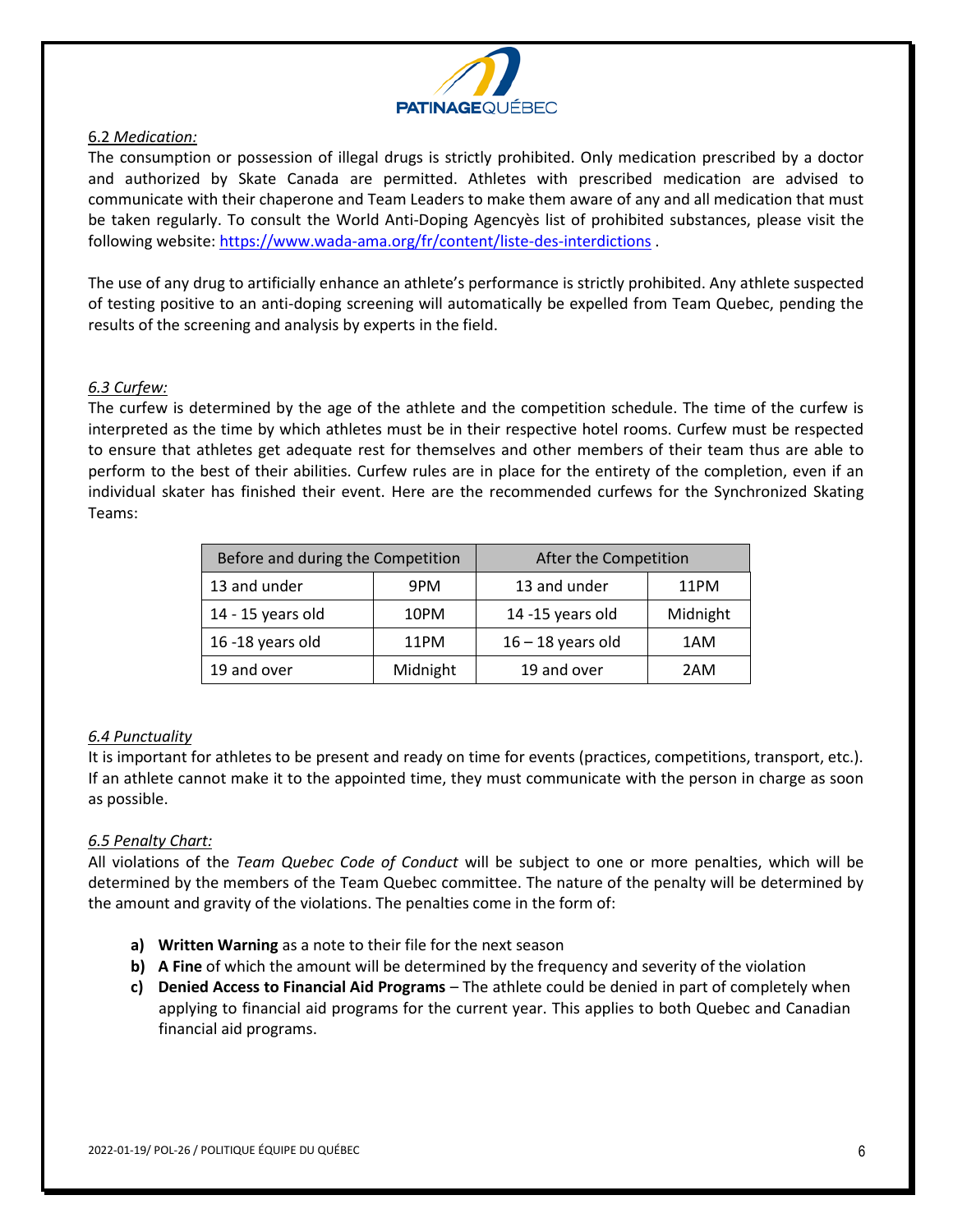

### **6.5.1 TEAM QUEBEC**

| <b>Disciplinary Action Code</b><br>(Depending on the severity of the<br>situation, the penalty is at the discretion of<br>the team Quebec Committee) | Minor                | <b>Written Warning</b>                                                                                                           |  |
|------------------------------------------------------------------------------------------------------------------------------------------------------|----------------------|----------------------------------------------------------------------------------------------------------------------------------|--|
|                                                                                                                                                      | Mild                 | Incurs a fine, the amount will vary<br>between 100\$ and 200\$ depending on<br>the severity of the situation)                    |  |
|                                                                                                                                                      | Severe               | Incurs a fine of 300\$ and more as well<br>as the exclusion and up to expulsion<br>depending on the severity of the<br>situation |  |
| <b>Chart for Severity of Penalties</b>                                                                                                               | Numbered from 1 to 9 |                                                                                                                                  |  |

### **6.5.2 Tableau des sanctions de l'Équipe du Québec**

| Échelle                           |                                                            | Situations problématiques |                    |                               |                |                |                  |                   |                                                        |                 |        |       |         |
|-----------------------------------|------------------------------------------------------------|---------------------------|--------------------|-------------------------------|----------------|----------------|------------------|-------------------|--------------------------------------------------------|-----------------|--------|-------|---------|
| de<br>gravité<br>des<br>sanctions | <b>Sanctions</b>                                           | Respect                   | Esprit<br>d'équipe | <b>Tenue</b><br>vestimentaire | Couvre-<br>feu | Autorisation   | <b>Visiteurs</b> | <b>Médication</b> | Règle du<br>Mouvement<br>d'Entraînement<br>Responsable | <b>Blessure</b> | Alcool | Tabac | Canabis |
| 1                                 | Lettre<br>d'avertissement                                  | 1                         | $\mathbf{1}$       | $\mathbf{1}$                  | 1              | 1              | 1                |                   |                                                        |                 |        |       |         |
| $\overline{2}$                    | Amende de<br>100.00\$                                      | 2                         | $\overline{2}$     | $\overline{2}$                | $\overline{2}$ | $\overline{2}$ | $\overline{2}$   | $\overline{2}$    | 2                                                      | $\overline{2}$  |        |       |         |
| 3                                 | Amende de<br>200.00\$                                      | 3                         | $\overline{3}$     | 3                             | 3              | 3              | $\overline{3}$   | 3                 | 3                                                      | 3               |        |       |         |
| 4                                 | Amende de<br>300.00\$                                      | 4                         | $\overline{4}$     | $\overline{4}$                | $\overline{4}$ | $\overline{4}$ | 4                | $\overline{4}$    | 4                                                      | 4               | 4      | 4     | 4       |
| 5                                 | Amende de<br>400.00\$                                      | 5                         | 5                  | 5                             | 5              | 5              | 5                | 5                 | 5                                                      | 5               | 5      | 5     | 5       |
| 6                                 | <b>Exclusion des</b><br>programmes<br>d'aide<br>financière | 6                         | 6                  | 6                             | 6              | 6              | 6                | 6                 | 6                                                      | 6               | 6      | 6     | 6       |

**NOTE 1: Si le comportement de l'athlète ne s'améliore pas, les sanctions** 

**se poursuivront selon l'échelle des sanctions.**

**NOTE 2: La sanction monétaire pourra être remboursée à l'athlète si son comportement est irréprochable pendant la prochaine saison.**

### <span id="page-6-0"></span>*6.6 Directing Principles*

- The code of conduct ensures a positive and respectful representation of Team Quebec
- Th code of conduct guarantees the conditions under which athletes can perform to the best of their abilities, and the safety of all.
- The rules in the code of conduct enforce the Responsible Coaching Movement rules, specifically the Rule of 2 as described in said policy.

### <span id="page-6-1"></span>*6.7 Complaint Resolution Policy*

Any athlete may choose to contest one or more penalties that has been imposed unto them by the Team Quebec committee, or by requesting a revision of the penalty by a Team Quebec supervisor or by the General Director of Patinage Quebec within 30 days of receiving the penalty or penalties. The request must be presented in writing and must clearly outline the facts and motives that warrant a revision. Upon receiving the request, a revision committee will be put together and will include thee (3) members. One of said members must be the Team Quebec supervisor. Once formed, the request will be evaluated. The decision of the revision committee is final and cannot be overturned.

2022-01-19/ POL-26 / POLITIQUE ÉQUIPE DU QUÉBEC 7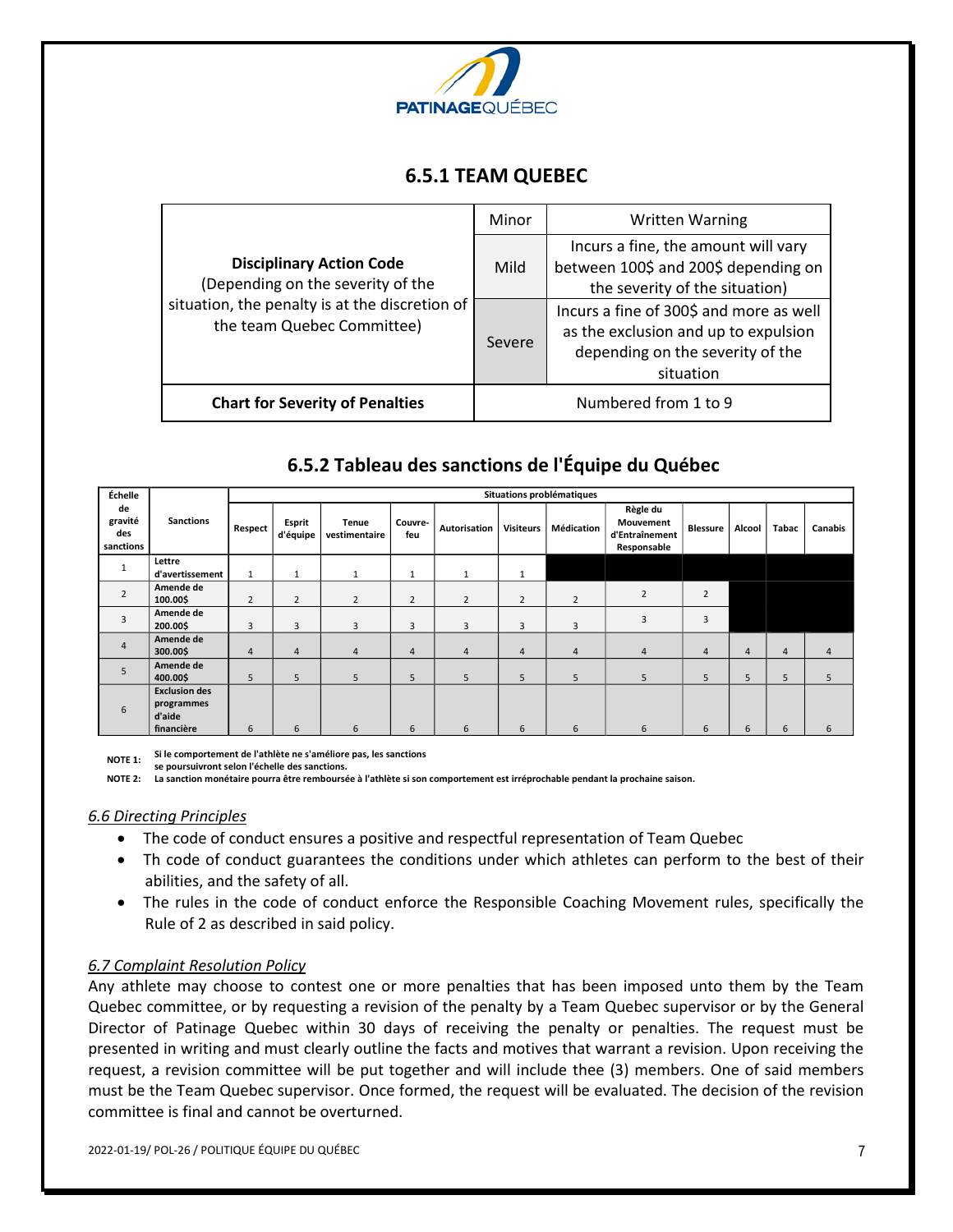

Members of the Complaint Resolution Committee are:

- General Director
- Team Quebec and Events Administrator
- Team Quebec and Events Coordinator

### <span id="page-7-0"></span>*6.8 Skate Canada Fees*

### *6.8.1 Canadian Championships*

The registration fees for the Canadian Championships upon their registration to Team Quebec (at the Quebec Regional Synchronized Skating Championships). The fees are determined annually by Skate Canada and will be communicated to team members as soon as possible.

### **7. SPECIFIC RULES FOR COACHES**

The coaches addressed in the following set of rules are those who coach synchronized skating teams that have qualified to be a part of Team Quebec. These coaches must have appropriate and valid certification as a national-level coach for synchronized skating teams in the open, intermediate, novice, junior, and senior categories.

### *7.1 Certification and Access*

- Make sure to have your valid Patinage Quebec coach card for the current season, otherwise access will be denied
- Coaches must have the following certification:
	- Canadian Synchronized Skating Championships: National Coach
- ❖ No exceptions are given by Skate Canada

### <span id="page-7-1"></span>*7.2 Additional Considerations*

- Coaches who are not Canadian residents and do not teach or coach at a figure skating club or school mandated by Skate Canada may still be considered for certification and allowed access if they produce an attestation that certifies their certifications at the time of registration to the competition, and carry said proof around at the actual event. Coaches from outside of Canada must make their certification and access requests directly to Skate Canada Coaching and Program Services at least two weeks before the email. The request should be made by email and sent to [coaching&programs@skatecanada.ca](mailto:coaching&programs@skatecanada.ca) or by phone at 1-613-747-1007 or 1-888-747-2372, poste 2504. Additional information can be found in the Skate Canada Coach policies online.
- Please note that only the following people may have access per team: 1-2 coaches and the team manager.

### **8. SPECIFIC RULES FOR PARENTS**

The parents (or legal guardians) this policy is addressed to are those with children who are part of the Synchronized Skating Quebec Team. Parents and guardians must read and acknowledge that they understand the code of conduct for their athlete to ensure, in turn, that their child understands what is expected of them.

Parents and guardians are also subject to their own code of conduct, which can be found in the appendix section of this policy.

2022-01-19/ POL-26 / POLITIQUE ÉQUIPE DU QUÉBEC 8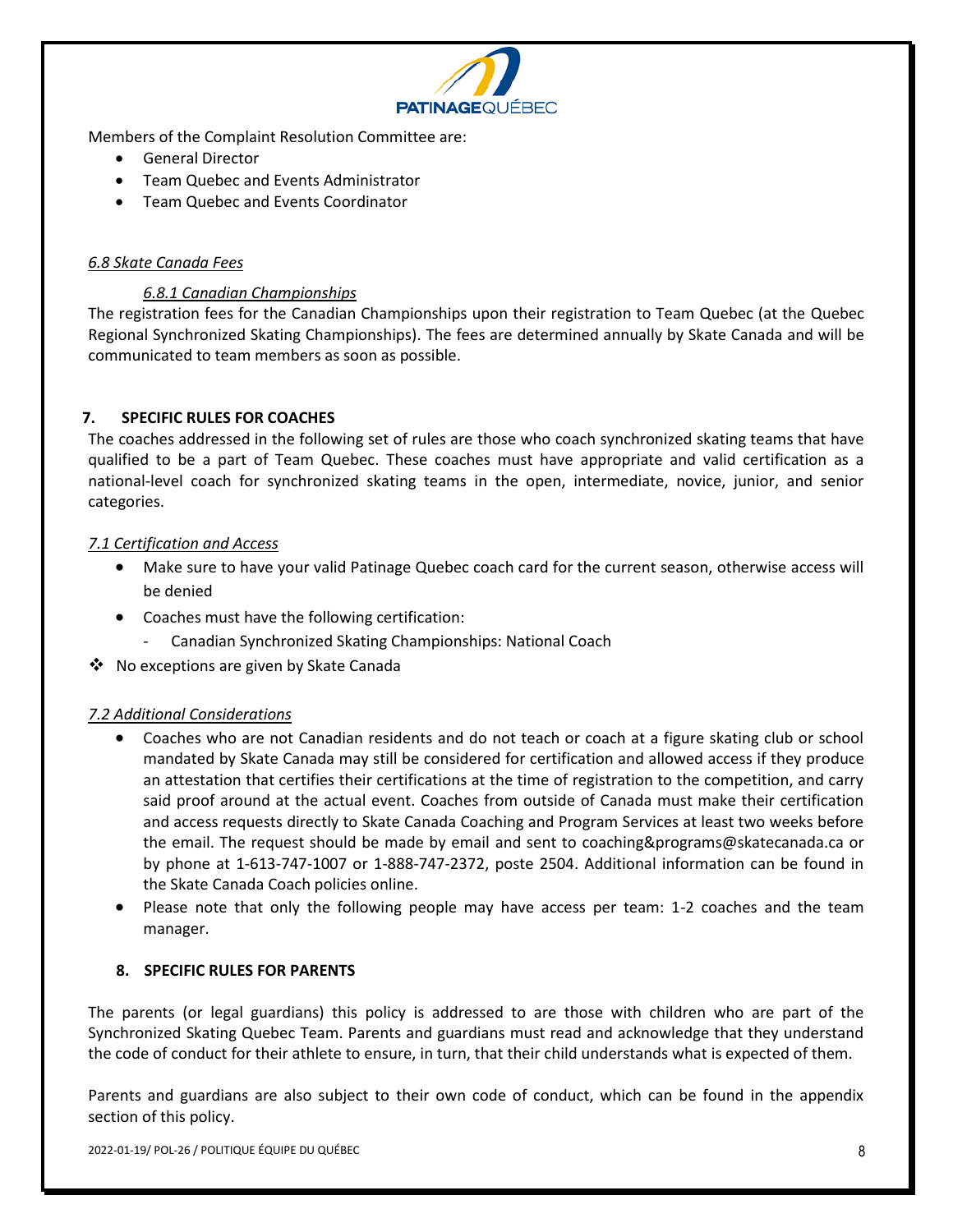

### *8.1 Parental Right of Attorney*

<span id="page-8-0"></span>If a parent cannot be present or cannot travel with or lodge with their child, they must sign and send a parental legal right of attorney which can be found in appendix 2 of this policy. A parent or guardian may choose to name another adult who will be responsible for their child. The parent must sign and submit the legal parental right of attorney, which can be found on the Patinage Quebec, to their Team Manager. The Team Manager will them submit this document to the Team Quebec and Events Coordinator.

### <span id="page-8-1"></span>**9. SPECIFIC RULES FOR MANAGERS AND CHAPERONS**

The managers and/or chaperons are the people responsible for the athletes of Team Quebec for Synchronized Skating and will overlook these athletes for the national competitions. Each manager and/or chaperon must take care of their synchronized skating team during the national competitions. The team managers fall under the responsibility of the Team Quebec and Events Coordinator.

The Team managers and chaperons must have their 'Respect and Sport for Team Leaders' certification up to date, as well as a valid background check, and first aid certification.

### <span id="page-8-2"></span>*9.1 Cellphones:*

Team managers and chaperons must provide their cellphone number to the Team Quebec and Events coordinator so they can be reached at all times, when needed.

### <span id="page-8-3"></span>*9.2 List of Values and Roles of Team Managers and Chaperons*

- I treat athletes with respect
- I avoid sarcasm, belittling, and ridiculing
- I congratulate the athletes for their attendance
- I always look for the bright side and express positivism
- I actively remind athletes not to be discourages by adversity
- I encourage laughter and a good sense of humour
- I remain calm when athletes make a mistake
- I am a role model o good team spirit
- I do not encourage bragging about victories
- I encourage athletes to treat their opponents and the officials with respect and equity
- I encourage athletes to congratulate their opponents, regardless of winning or losing

\* The detailed list of these roles and values will be in the Team Leader Guide.

### <span id="page-8-4"></span>*9.3 Tasks for Team Managers and Athletes*

The Team Manager and chaperons are tasked with different responsibilities, which vary depending on the following locations:

- Hotel
- Skating Arena
- Support throughout the competition
- Support during anti-doping tests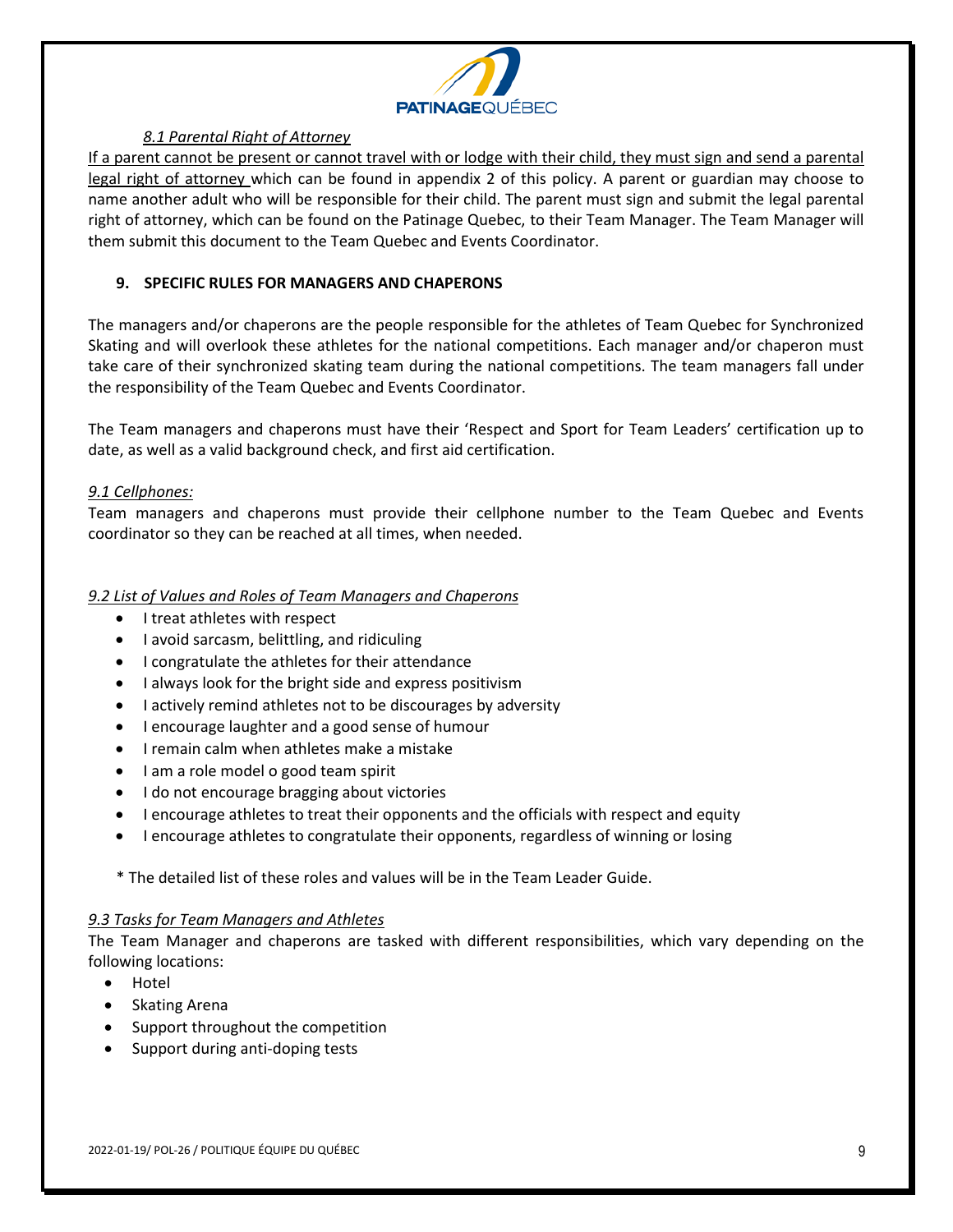

### **10. OTHER REFERENCE DOCUMENTS**

This policy is expanded in the following documents:

• Athlete and Coach Guide

### **11. APPLICATIONS AND RESPONSABILITIES**

The Team Quebec and Events coordinator is in charge of making sure this policy is enforced and applied properly. The coordinator is responsible to the publishing of this policy and ensuring that athletes, parents, coaches, team managers, and chaperons read, acknowledge, and sign the policy. The coordinator is responsible for bringing awareness to the policy and also bring awareness to the rules stipulated in this policy. The information and posters are available on the Patinage Quebec website and in the Team Quebec registration room. The general direction of Patinage Quebec is responsible for the processing of complaints and the archiving and/or disposal of the complaint files. The proceedings will also involve the Team Quebec and Events coordinator.

### **12. EFFECTIVE DATE**

<span id="page-9-0"></span>This policy of Patinage Quebec comes into effect on November  $1<sup>st</sup>$ , 2019. This policy can be modified as needed, and is subject to an annual revision.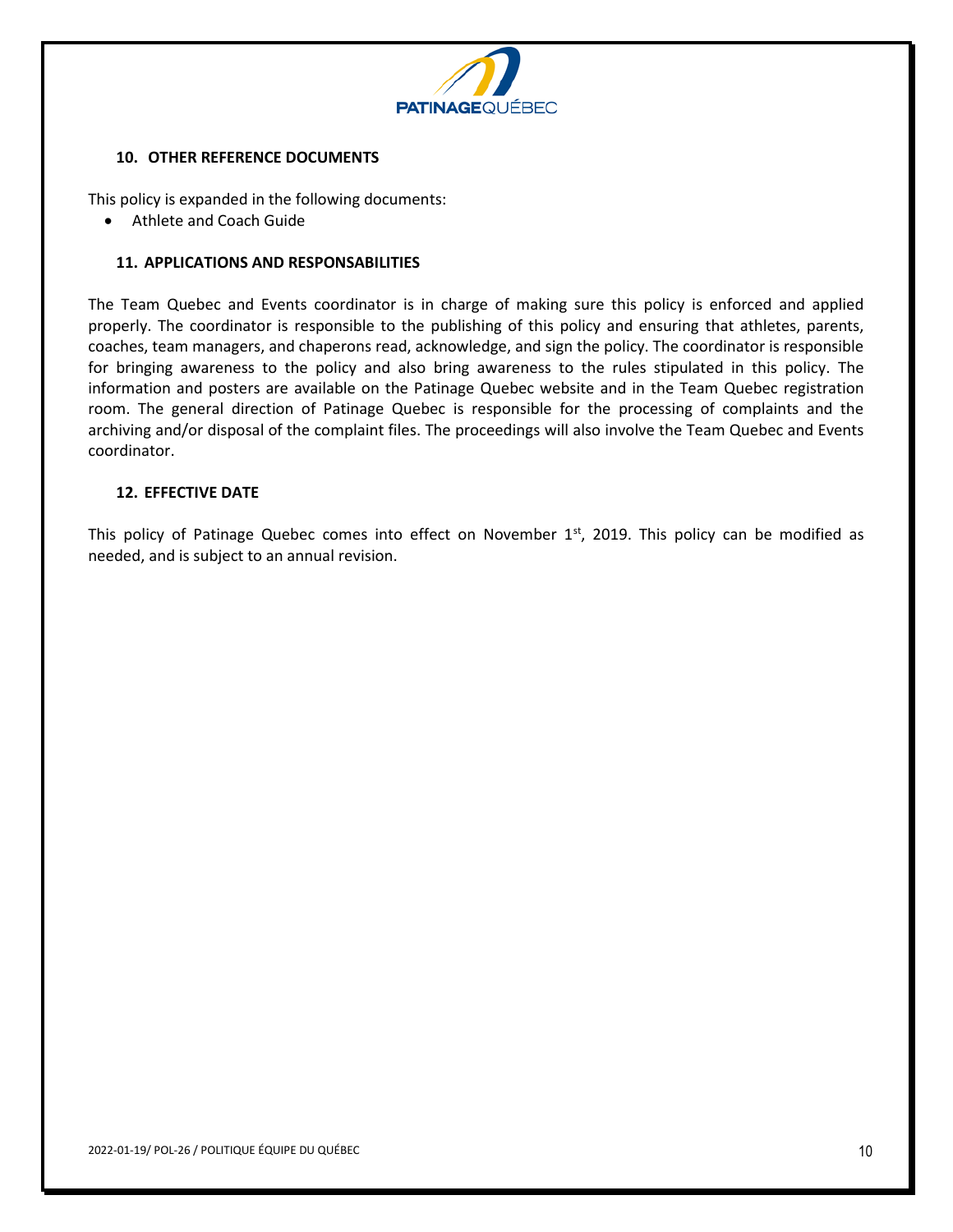|                                                                           | <b>PATINAGEQUÉBEC</b><br><b>Appendix 1</b>                                                           |
|---------------------------------------------------------------------------|------------------------------------------------------------------------------------------------------|
|                                                                           |                                                                                                      |
|                                                                           | <b>Complaint Form</b>                                                                                |
| I hereby wish to file a complaint against:                                |                                                                                                      |
|                                                                           |                                                                                                      |
|                                                                           | Name(s) of the person/people concerned by the complaint                                              |
|                                                                           |                                                                                                      |
|                                                                           | <b>Function or Status</b>                                                                            |
| <b>Situation and Event(s):</b>                                            |                                                                                                      |
|                                                                           |                                                                                                      |
|                                                                           |                                                                                                      |
|                                                                           |                                                                                                      |
| Is this the first/only situation? Yes $\square$ No $\square$              |                                                                                                      |
|                                                                           |                                                                                                      |
|                                                                           | Description of the fact (please include as many details as possible): ______________________________ |
|                                                                           |                                                                                                      |
|                                                                           | ,我们也不会有什么。""我们的人,我们也不会有什么?""我们的人,我们也不会有什么?""我们的人,我们也不会有什么?""我们的人,我们也不会有什么?""我们的人                     |
|                                                                           | ,我们也不会有什么。""我们的人,我们也不会有什么?""我们的人,我们也不会有什么?""我们的人,我们也不会有什么?""我们的人,我们也不会有什么?""我们的人                     |
|                                                                           |                                                                                                      |
|                                                                           |                                                                                                      |
|                                                                           |                                                                                                      |
| If the space is insufficient, please add another page to this appendix.   |                                                                                                      |
| Given the aforementioned event, I consider myself a victim of harassment. |                                                                                                      |
|                                                                           |                                                                                                      |
|                                                                           |                                                                                                      |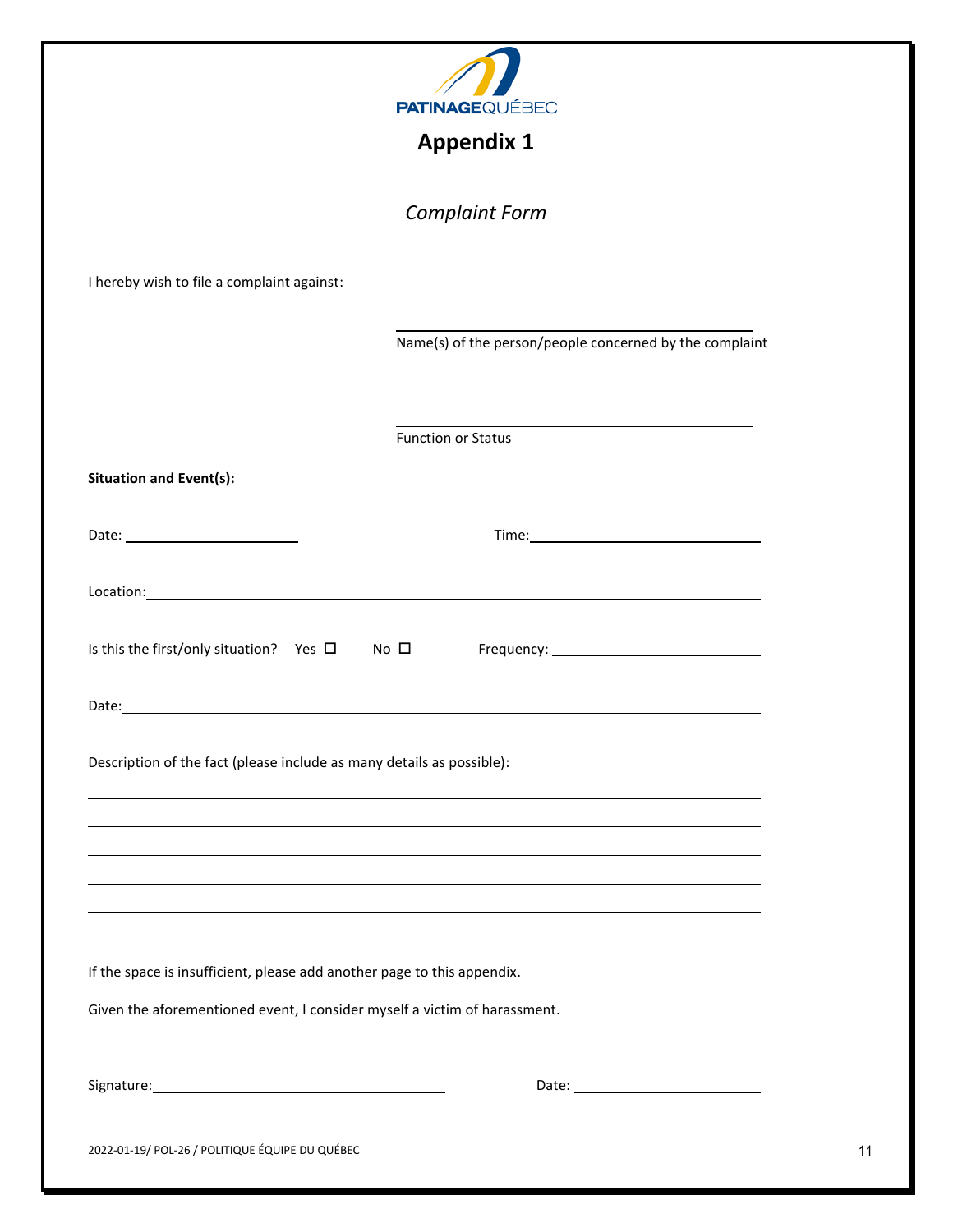

**Appendix 2**

## *Parental Legal Right of Attorney*

<span id="page-11-0"></span>

|                                             | Furchtur Leyur Night of Attorney                                                                                                                                                                                                            |                         |                                                                      |  |
|---------------------------------------------|---------------------------------------------------------------------------------------------------------------------------------------------------------------------------------------------------------------------------------------------|-------------------------|----------------------------------------------------------------------|--|
| To Patinage Québec,                         |                                                                                                                                                                                                                                             |                         |                                                                      |  |
| I/We,                                       |                                                                                                                                                                                                                                             |                         |                                                                      |  |
| Address:                                    | Full name(s) of parent(s) or person(s) giving consent                                                                                                                                                                                       |                         |                                                                      |  |
|                                             | Street/City                                                                                                                                                                                                                                 |                         |                                                                      |  |
|                                             | Province / State, Country                                                                                                                                                                                                                   |                         |                                                                      |  |
| Phone Number and<br><b>Email Address:</b>   | Phone                                                                                                                                                                                                                                       | Email                   |                                                                      |  |
|                                             | Am / are the parent(s), / guardian(s), / authorized person(s) who has the legal custody, the guardianship, or                                                                                                                               |                         |                                                                      |  |
| parental right of the following athlete:    |                                                                                                                                                                                                                                             |                         |                                                                      |  |
|                                             |                                                                                                                                                                                                                                             |                         |                                                                      |  |
| Name:                                       |                                                                                                                                                                                                                                             |                         |                                                                      |  |
|                                             | Full name of the athlete                                                                                                                                                                                                                    |                         |                                                                      |  |
| Date and<br>Place of birth:                 | day/month/year                                                                                                                                                                                                                              | City, province, country |                                                                      |  |
| I/We authorize this athlete to travel with: |                                                                                                                                                                                                                                             |                         |                                                                      |  |
| Name and relation to<br>The athlete:        | Full name of the accompanying person                                                                                                                                                                                                        | Relation to the athlete |                                                                      |  |
| Phone number and<br><b>Email Address:</b>   | Phone                                                                                                                                                                                                                                       | Email address           |                                                                      |  |
|                                             | I/We authorize the athlete to travel to the following location(s):                                                                                                                                                                          |                         |                                                                      |  |
| Location(s):                                | Regional Synchronized Figure Skating Championships, Quebec Section 2022<br>From January 27 to 30, 2022<br>Place Bell in Laval<br>National Synchronized Skating Championships<br>From February 25 to 27, 2022<br>Calgary (Alberta)<br>Others |                         |                                                                      |  |
| Signature of the people giving<br>consent   | This document must be signed in front of a witness who is of legal age.<br>Signature of the witness                                                                                                                                         |                         | Signature of the person<br>responsible for the athlete during travel |  |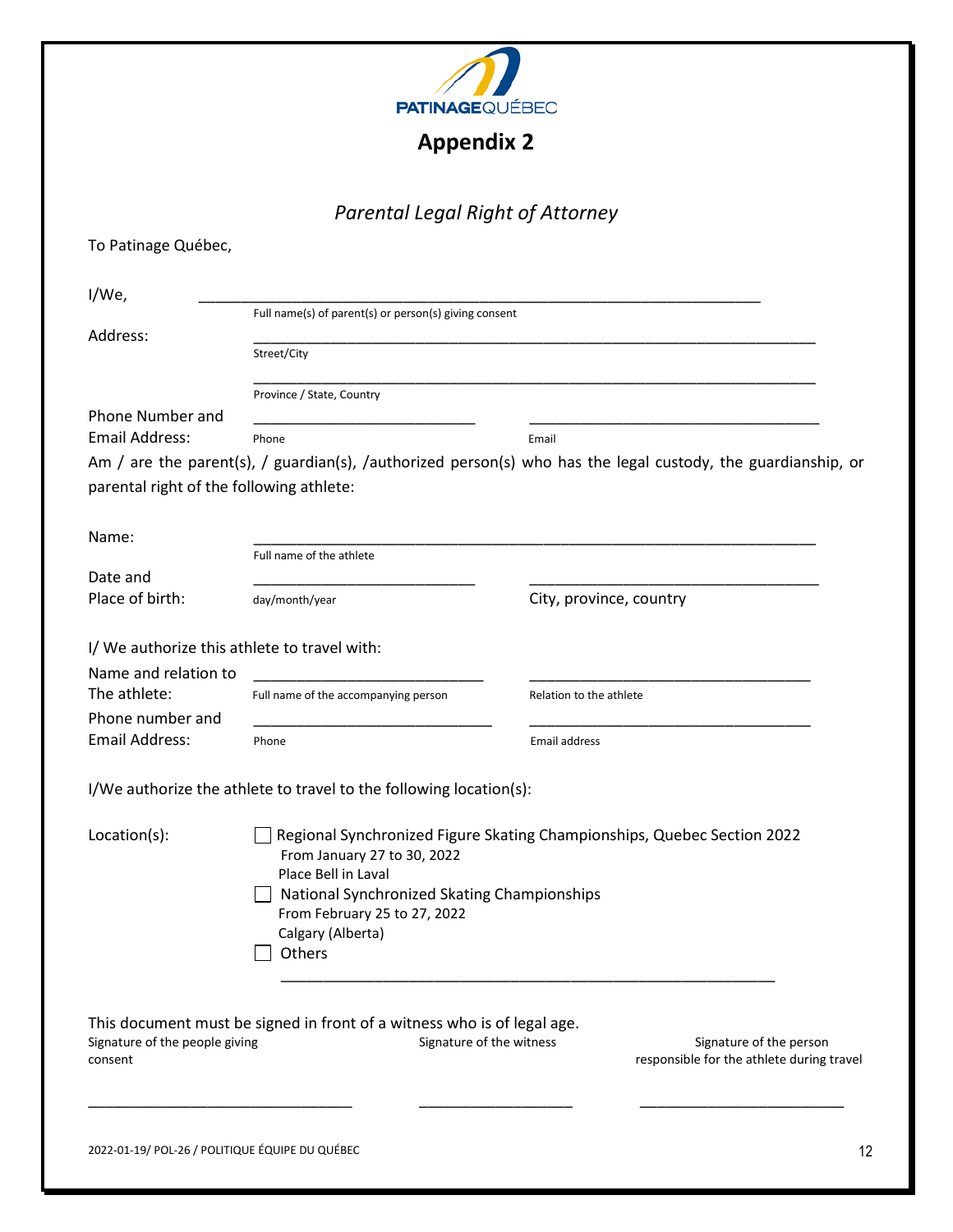

# **Appendix 3**

# *Code of Conduct for Parents*

<span id="page-12-0"></span>Patinage Quebec feels that a parent's influence in an important factor to consider when looking at the performance of Synchronized Skating Team Quebec. The role of the parents themselves is also very important in an athlete's journey. To provide athletes with a good role model and for the proper proceeding of the national competitions, parents must also follow a code of conduct.

### **Code of Conduct for Parents**

Parents have a great influence on an athlete's experience during competitions and their training environment. The relationship between an athlete and their parent and the way a parent acts in a figure skating environment will determine the quality of the athlete's experience. The wellbeing and progress of the athlete is a parent's priority beyond the athlete's performance and success.

- Parents must not have unrealistic expectations of the athlete. They are aware that the athletes are not professionals but rather developing athletes.
- Parents make the effort to know the requirements for basic skating programs to avoid bias due to ignorance in regards to the decisions of coaches, judges, and officials.
- Parents must always exhibit positive and responsible behaviour. They must communicate to their child/athlete that they expect them to act in the same manner.
- Parents respect all athletes, parents, coaches, team managers, and chaperons of the Synchronized Skating Team Quebec, as well as all officials, and people from other provinces. It is a matter of common courtesy. Parents must never ridicule an athlete for a mistake made in the competition. Instead, parents should use positive comments to encourage and continuously motivate the athletes.
- Parents must respect all of the official's decisions and encourage athletes and coaches to do the same.
- Parents must abstain from profane language, insults, inappropriate interference, sexism, racism, offensive and/or disrespectful remarks. Hostility and violence (physical or psychological) are unacceptable.
- Parents, coaches, and the athletes are all part of a team whose main focus is the progress and overall development of the athletes. The role of the parent in this team is to encourage the athletes, to support the coach's decisions, to support the athlete in their development, and provide them with the necessary tools for their success.
- Parents abide by the rules implemented for the athletes in regards to authorizations for social outings outside the competition, visitors in the hotel, and the Rules for Responsible Coaching Movement throughout the national competition.
- Parents must lead by example and encourage the athlete to maintain a healthy balance between skating and their life, as well as healthy lifestyle choices such as good nutrition.
- Parents are never to provide the athlete with illegal drugs, tobacco, or cannabis. Only prescribed medications.

2022-01-19/ POL-26 / POLITIQUE ÉQUIPE DU QUÉBEC 13 Athletes are asked to communicate with their team manager about any medication they are to take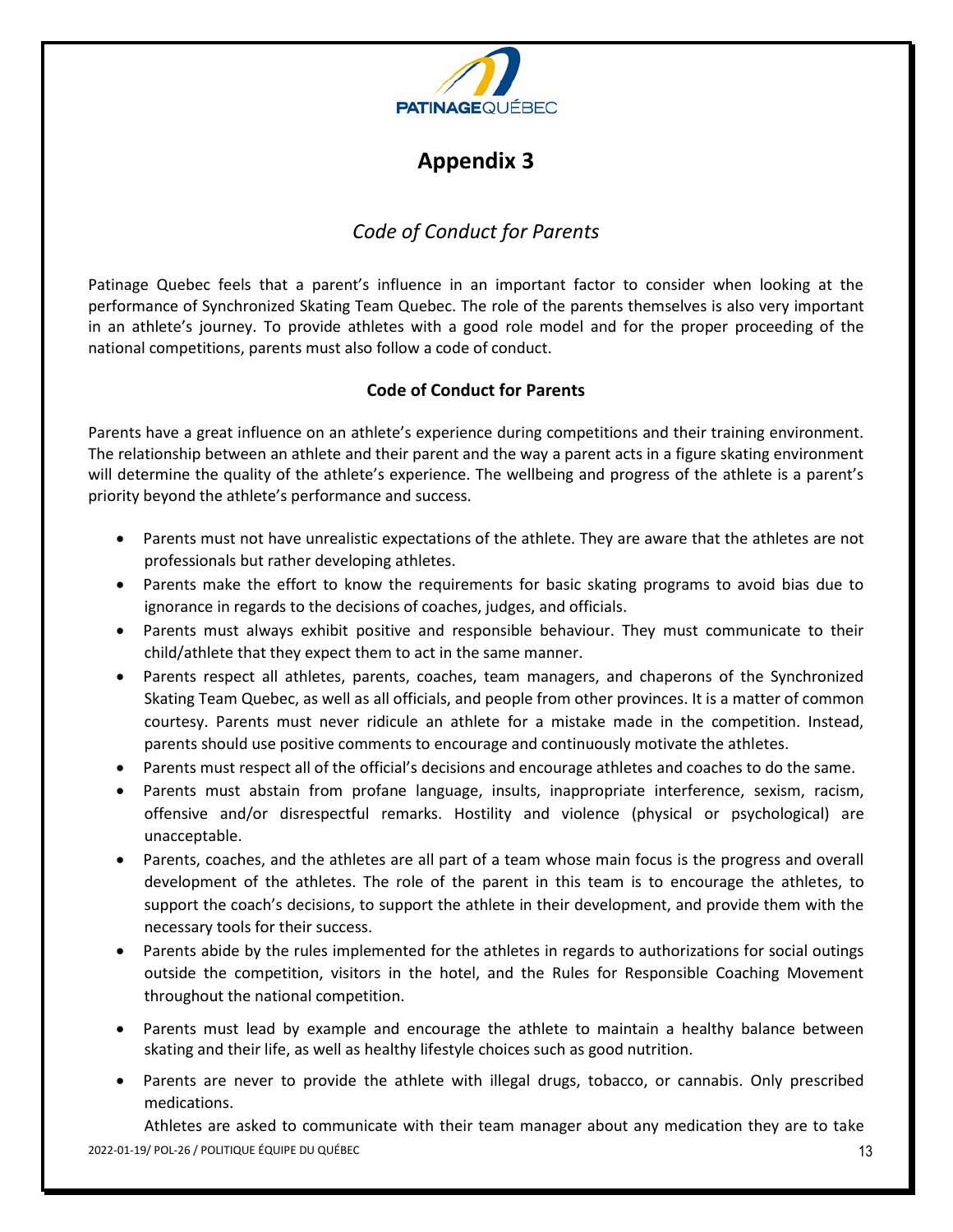

regularly. For a list of banned and approved substances, please consult the World Anti-Doping Agency website a[t https://www.wada-ama.org.](https://www.wada-ama.org/)

The use of substances designed to artificially improve an athlete's performance is formally prohibited. Any athlete suspected of taking such substances will immediately be suspended from Team Quebec until tests are conducted by experts to determine whether or not such substances have been used.

- Parents will respect the curfew (time by which everyone must be back in their respective hotel rooms) of the athlete, which is determined by the age of the athlete and the schedule of the competition. The curfew must be respected throughout the competition to maximize the individual performance of the athletes by allowed them ample rest, and to respect all the other athletes participating in said competition.
- Parents are to support this code of conduct and take measures to ensure other parents also respect the code of conduct.